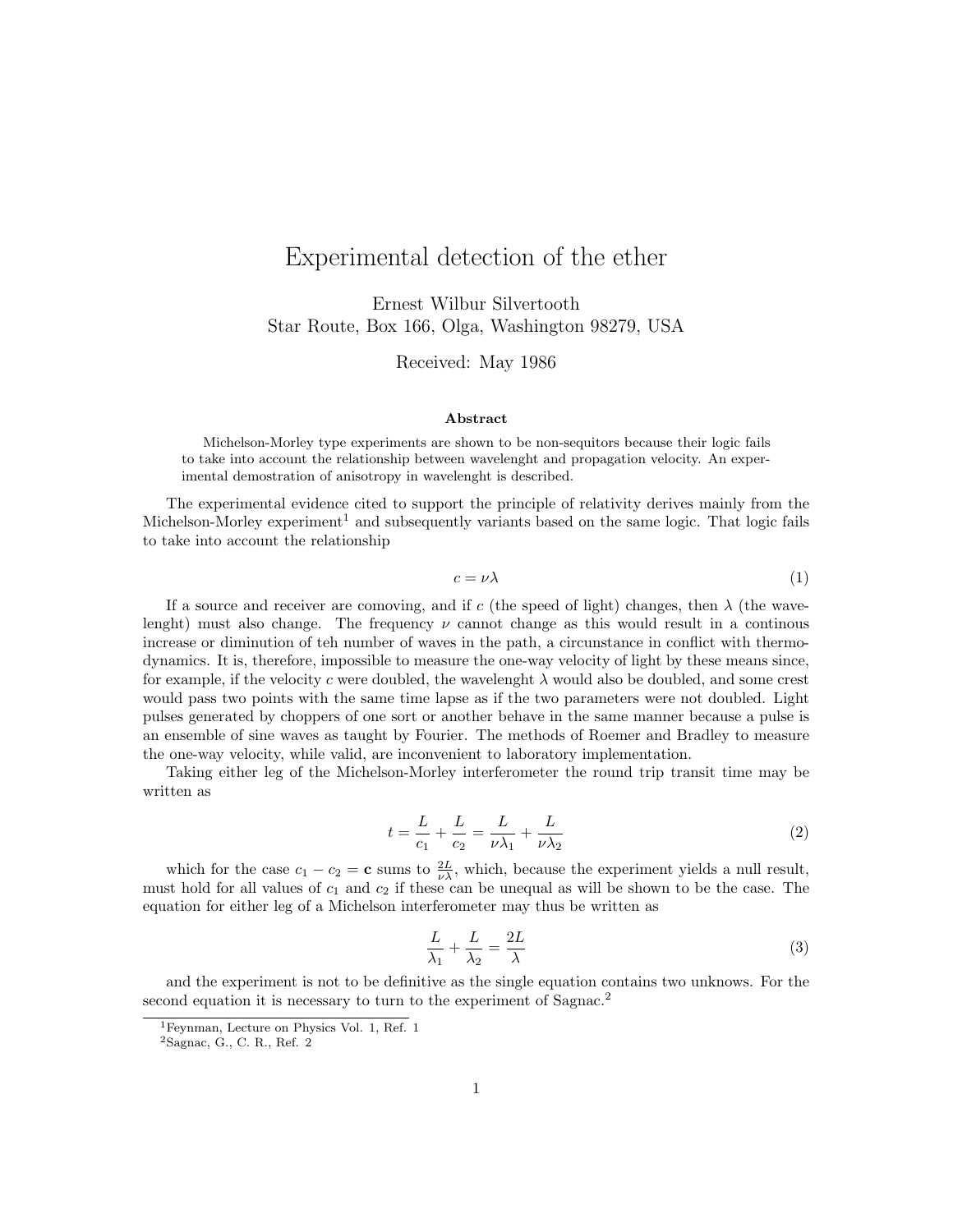

Figure 1: The Sagnac Interferometer

A particular geometry of the Sagnac interferometer is shown in Figure 1, that is, the centre of rotation is chosen to coincide with the beam splitter location. The Sagnac phase shift is independent of the location of the centre of teh rotation and the shape of the area. The equations accompanying Figure 1 shows that the phase shift along  $L$  is independent of  $r$ , that is, teh phase shift along  $L$ is preserved when  $L$  in pure translation. The difference in number of wavelenghts in reciprocal directions along path  $L$  may be written as

$$
\frac{L}{\lambda_1} - \frac{L}{\lambda_2} = \frac{2L}{\lambda} \left(\frac{v}{c}\right) \tag{4}
$$

Solving equations (3) and (4) for  $\lambda_1$  and  $\lambda_2$  we have

$$
\lambda_1 = \frac{\lambda}{1 + \frac{v}{c}}, \lambda_2 = \frac{\lambda}{1 - \frac{v}{c}}, or c_1 = \frac{c}{1 + \frac{v}{c}}, c_2 = \frac{c}{1 - \frac{v}{c}}
$$
(5)

Equations (5) show that the number of wavelenghts in the round trip becomes

$$
n = \frac{L}{\lambda} \left( 1 + \frac{v}{c} \right) + \frac{L}{\lambda} \left( 1 - \frac{v}{c} \right) = \frac{2L}{\lambda}
$$
\n<sup>(6)</sup>

and the round trip transit time becomes

$$
t = \frac{L}{c} \left( 1 + \frac{v}{c} \right) + \frac{L}{c} \left( 1 - \frac{v}{c} \right) = \frac{2L}{c} \tag{7}
$$

and both  $n$  and  $t$  are independent of  $v$ . Thus the Michelson-Morley experiment requires neither isotropy in c nor the Lorentz contraction to explain the null result. Indeed, the Lorentz contraction, were it real, would yield a fringe shift. For completeness, it is noted that the Mssbauer experiment of Turner and Hill<sup>3</sup> and teh deductions from pulsar observations by  $\text{Cole}^4$  are defeated through the

<sup>3</sup>Turner, K.C., and Hill, H.A., Ref. 3

 $4Cole$ , T.W., Ref.  $4$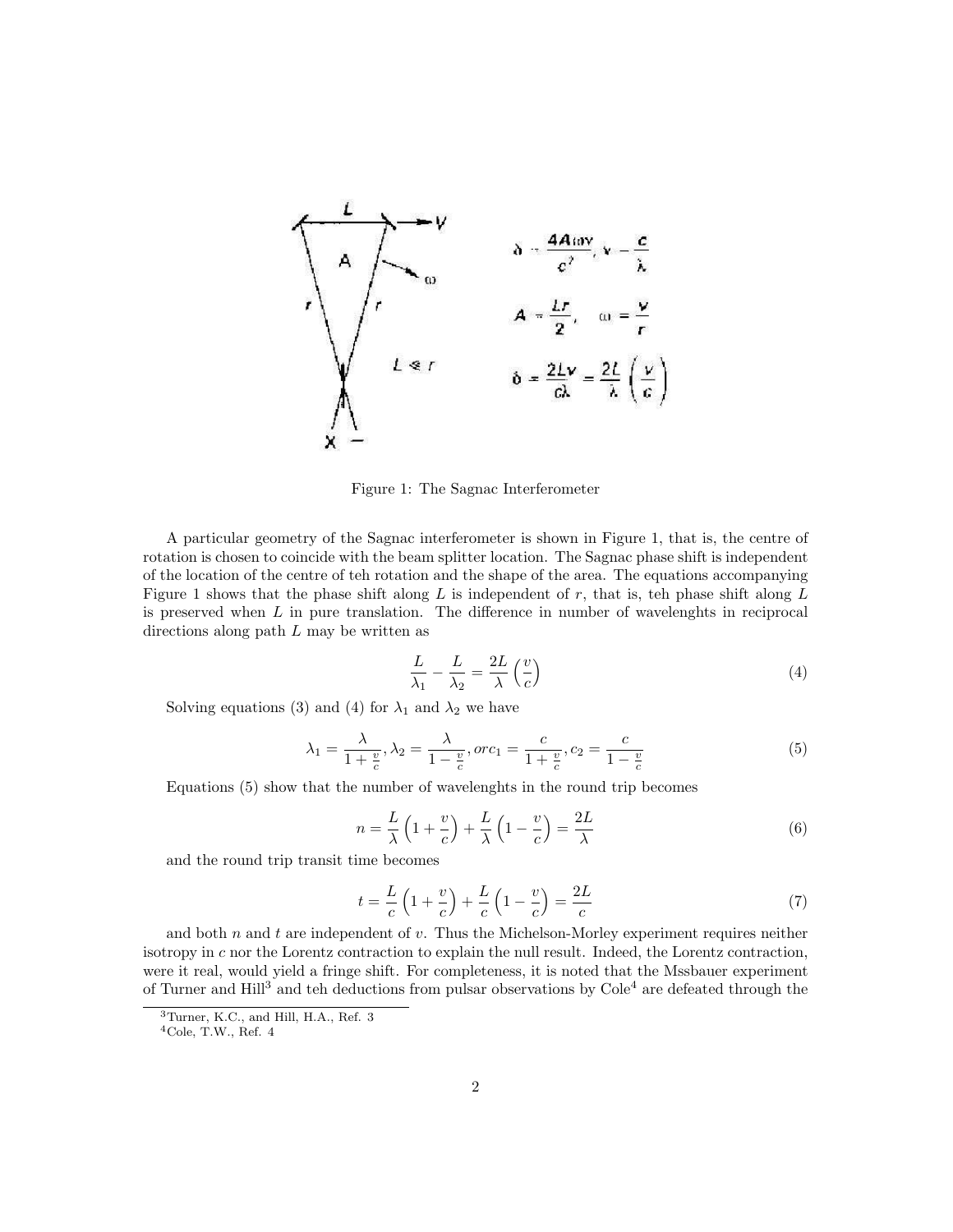second order by the argument of Tyapkin<sup>5</sup>.

While a laboratory measurement of the one-way velocity of light has been shown not to be possible, it is feasible to measure the one-way wavelenght of light, that is, the difference between the rest wavelenght  $\lambda$  and the wavelenght



Figure 2: Measurement of the one-way wavelenght of light.

 $\lambda_1$  and  $\lambda_2$  as derived in equations (5). The ways to do this are shown in Figure 2. The parts within the dotted rectangle, laser  $L_1$ , quarter-wave plate, mirrors and beam splitter, are mounted on a linear slide such that the assembly can move in a direction parallel to the colinear beams  $M_2M_3$ and  $BS<sub>1</sub>M<sub>1</sub>$ . By this means one of the above beams increases in path lenght by just the amount that the other beam decreases. The amount of motion is controlled by a micrometer drive  $\Delta$  for coarse translation, and an associated piezo stack for fine translation. To ensure that an integral number of rest wavelenghts  $\lambda$  are traversed by the slide, a second interferometer assembly  $L_2MM_4$ is used. The detector  $D_2$  reads a maximum each time  $\Delta$  changes  $\frac{\lambda}{2}$ , since the variable path p of that interferometer is round trip and, as seen from equation (6), is independent of any anisotropy in the wavelenght along the direction p.

The first interferometer  $L_1M_2M_3M_1$  produces two beams oppositely directed each of which impinges on the detector<sup>6</sup>  $D_1$  which senses its position in the standing wave pattern between the mirrors  $MM$  as shown. Mirrors  $M_3$  and  $M_4$  are mounted on piezo stacks excited by a common sine wave source such that the outputs of detectors  $D_1$  and  $D_2$  are also sinusoidal. If then the translating member moves towards  $M_3$  an amount  $\lambda$ , then the wave impinging on  $D_1$  by the route  $M_3$  will advance less than a wave  $(\lambda_1 > \lambda)$ , and the wave impinging on  $D_1$  by the route  $M_1$  will retard more than a wave  $(\lambda > \lambda_2)$ . Thus, the two waves will remain in the same realtive phase, but

<sup>5</sup>Tyapkin, A.A., Ref. 5

 ${}^6$ Ref. 6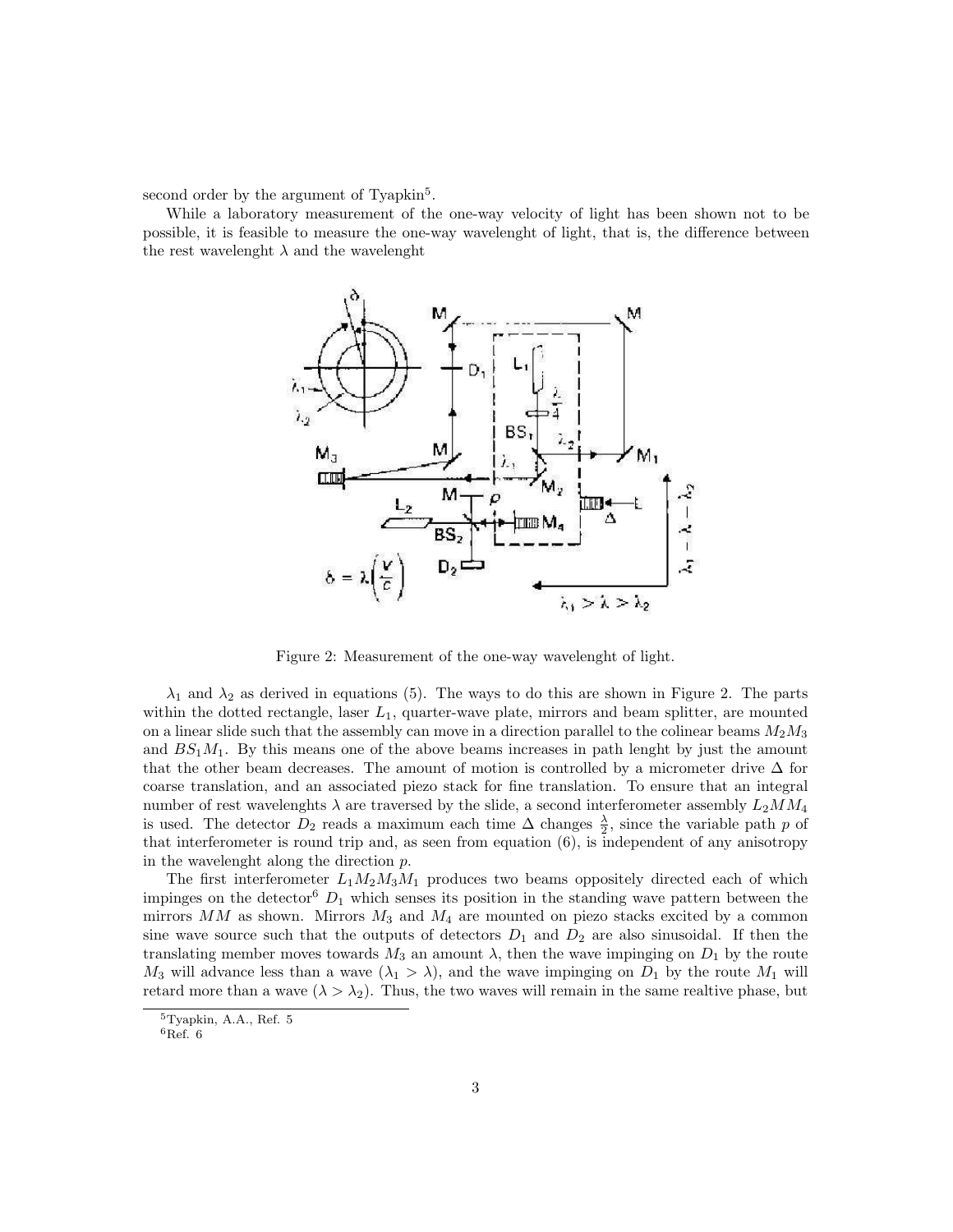the standing wave pattern will have shifted with respect to the photocathode of the detector  $D_1$ by a first-order amount  $\delta = \lambda \left(\frac{v}{c}\right)$ . In the experiment the two detectors outputs are first brought into phase. This is accomplished by setting the voltage on the  $\Delta$  piezo stack such that the output of  $D_1$  is a maximum in either of the two phases the detector output may take. The output of  $D_2$  is then also set to a maximum in the same phase as  $D_1$  by means of a tilting plate phase shifter (not shown) in the path  $BS_2M$ . The movable assembly is then shifted some nominal distance  $\Delta$  with the micrometer drive and teh voltage on that piezo stack is readjusted to restore the  $D_1$  output to a maximum in the same phase as before. These adjustements are made visually from the  $D_1D_2$ outputs as displayed on a dual-gun oscilloscope. The voltage adjustement is by means of a 10-turn potentiometer which makes a precise setting easy to accomplish. If there is no anisotropy in  $\lambda$  in the direction  $M_2M_3$ , then the  $D_2$  output will again be in phase with  $D_1$  in the new  $\Delta$  location. If there is anisotropy in wavelenght then, in general, the output of  $D_2$  will no longer be in phase with  $D_1$ . In this circunstance,  $\Delta$  is adjusted to such a position that when the output of  $D_1$  is set to the initial phase, the output of  $D_2$  is reversed in phase, an arbitrary choice of the experimenter. This situation is obtained without readjustement of the tilting plate phase shifter. The number of rest wavelenghts *n* through which the linear slide is moved is  $\frac{\Delta}{\lambda}$ . For the phase reversal of  $D_2$ ,

$$
n\delta = \frac{\lambda}{2} \tag{8}
$$

and

$$
\frac{v}{c} = \frac{\delta}{\lambda} \tag{9}
$$

The apparatus is mounted on an optical table such that it may be rotated about a vertical axis. When the line of travel  $\Delta$  is oriented in an east-west (EW) direction at a time when the constellation Leo is on the horizon,  $\Delta$ , as previosly defined, measures 0.25mm. With the apparatus rotated 90<sup>o</sup> (north-south) the outputs of the detectors remain in phase during an excursion of ∆. The detectors also remained in phase in the EW direction when Leo was 6 or 18 hours from the horizon. With a wavelenght of  $0.63\mu m$  (HeNe) the velocity, from equation (9) indicates a v of  $378\text{km/s}$ . This value is in reasonable agreement with that of Muller<sup>7</sup> as deduced from the NASA-Ames U2 radiometer measurements.

Because the number of wavelenghts in a path in a moving frame may vary as a function of the velocity of the frame, then the Doppler frequency may be altered. This circunstance provides a satisfactory explanation for such observed, but unexplained, phenomenae as the apparently accelerating universe<sup>8</sup>, the anomalous redshift of quasars, and the significant errors in GPS (Satellite Positioning System). As an interesting example the redshift equation contains an additional term, which, depending on the numbers, may dominate the situation

$$
v_{obs} = v_{source} \left[ \frac{\sqrt{1 - \frac{v^2}{c^2}}}{\sqrt{1 + \frac{v^2}{c^2}}} + \frac{L\bar{v}}{c^2} \right]
$$
 (10)

if  $\bar{v}$  is not zero, because L may be of the order of  $10^{27}cm$ .

The described effort was sponsored in part by the Air Force Systems Command, Rome Air Development Center, Griffiss AFB, and the Defense Advanced Research Projects Agency.

<sup>7</sup>Ref. 7

<sup>8</sup>Ref. 8